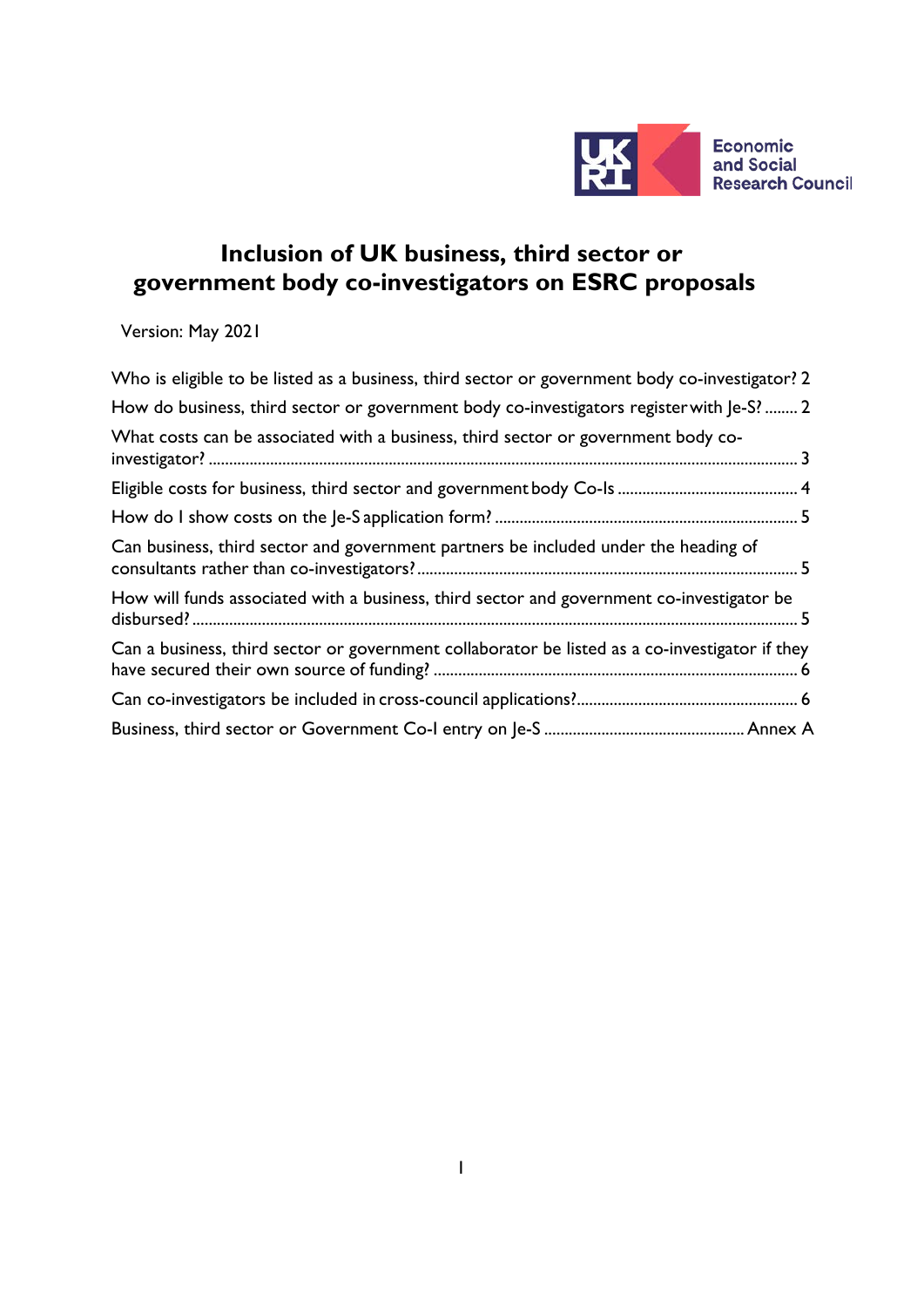### <span id="page-1-0"></span>**Who is eligible to be listed as a business, third sector or government body co-investigator?**

To be eligible for this Co-Investigator role applicants must be based at an established UK business, third sector or government body. There is no requirement for the UK business, third sector or government Co-Investigator to hold a PhD or equivalent qualification. On receipt of the application, eligibility of business, third sector or government body will not normally need to be checked if it is reasonably clear that they are appropriate to conduct the work. Where there is doubt checks will be carried out.

Applicants based at Public Service Research Establishments (PSREs) which have gained UKRI eligibility may apply as Principal or Co-Investigators. These applicants are not subject to the requirements and restrictions set out in this policy but will be funded under standard fEC rules (i.e. 80% fEC). Please see the UKRI list of eligible Public [Service Research Establishments.](https://www.ukri.org/apply-for-funding/before-you-apply/check-if-you-are-eligible-for-research-and-innovation-funding/eligible-public-sector-research-establishments/#contents-list)

Applicants must ensure that the name of the co-investigator's company, third sector organisation or government department is clearly stated in the proposal. Where any Project Partners are included in the application the name of their company or organisation must also be provided.

#### **UK Subsidy Control Framework**

Proposals which include co-investigators from the UK business sector or from third sector organisations that engage in economic activity<sup>[1](#page-1-2)</sup> must ensure that the involvement of these organisations comply with any legislation applicable in the United Kingdom on or after 1 January 2021 that regulates the granting by a public sector body of any advantage which threatens to or actually distorts competition in the United Kingdom and/or any other country or countries ("UK Subsidy Control Framework"). Under UKRI grants terms and conditions RGC 2.3.1 it is the responsibility of the Research Organisation to ensure their use of the grant complies with such legislation and any breach of the UK Subsidy Control framework (or EU State Aid law if applicable) may require UKRI to recover some or all Grant funding, together with int[e](https://www.gov.uk/government/publications/complying-with-the-uks-international-obligations-on-subsidy-control-guidance-for-public-authorities)rest. For further information please refer to the **BEIS** guidance for Subsidy Control.

Proposals which include co-investigators from third sector organisations that are deemed not to engage in economic activity<sup>1</sup> must provide evidence of this status in the Justification of Resources section of the proposal form.

#### <span id="page-1-1"></span>**How do business, third sector or government body co-investigators register with Je-S?**

All research proposals to ESRC must be made electronically through the Joint electronic Submission system (Je-S). The principal investigator (PI) will be unable to add a UK

<span id="page-1-2"></span><sup>&</sup>lt;sup>1</sup> 'Economic activity' means putting goods or services on a market. It is not necessary to make a profit to be engaged in economic activity: if others in the market offer the same good or service, it is an economic activity.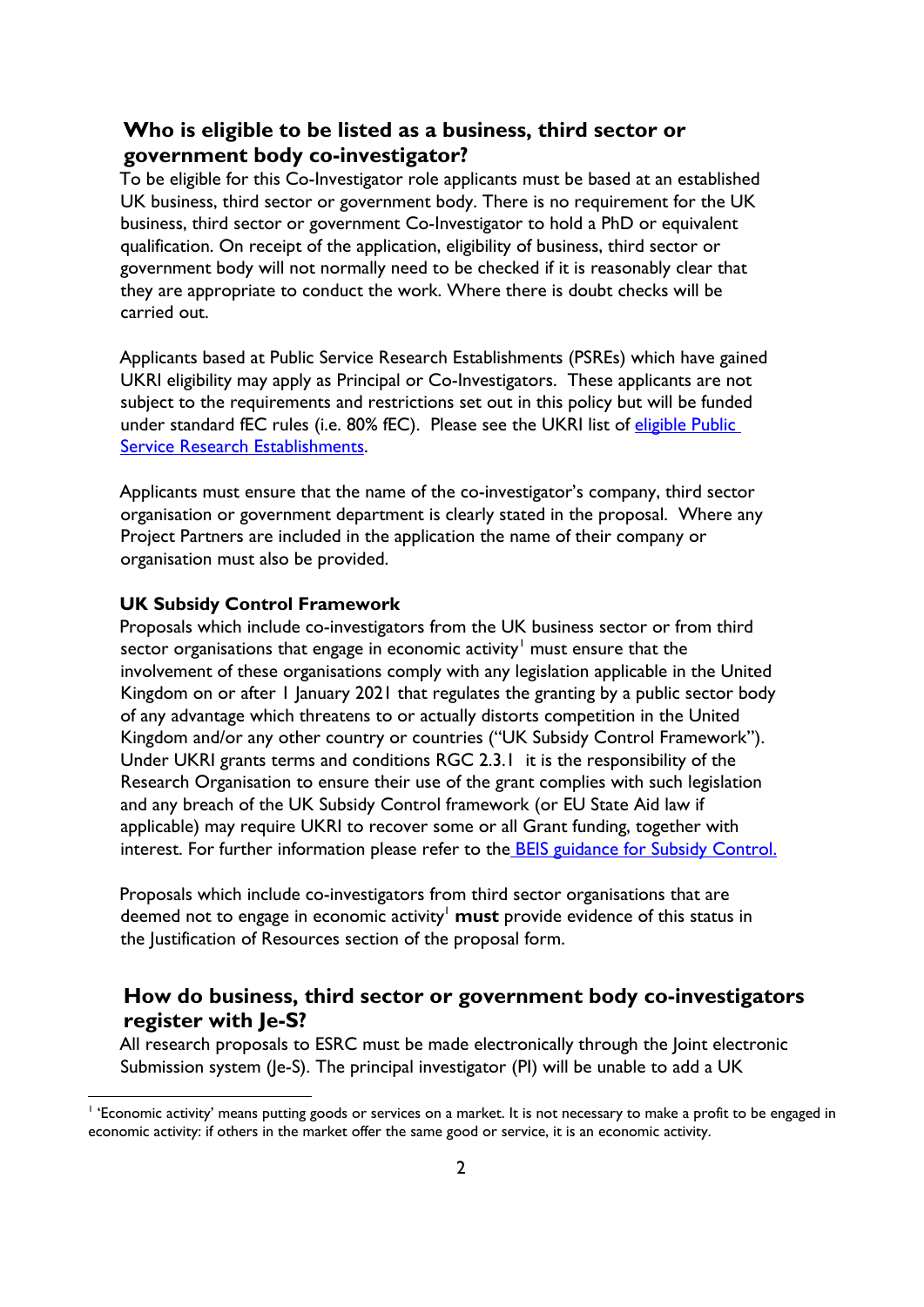coinvestigator (Co-I) from a business, third sector or government body to an application unless they have first registered with Je-S. To do this, the Co-I will need to go to the <u>Je-S website</u>, select 'Create an Account', and complete their details.

If, when they reach the organisation screen, their Organisation details are not listed, the Co-I will need to contact the Je-S helpdesk (email  $i$ eshelp@je-s.ukri.org or telephone 01793 444164) and provide details of the project with which they wish to be associated (reference number, title, PI). It is important that the name of the Organisation (the Co-I's company, third sector organisation or government department) is included in the registration details. Once the details are complete the Je-S Helpdesk will register the Co-I, allowing the PI to add them to the proposal. Eligibility of business, third sector or government body will not normally need to be checked if it is reasonably clear that they are appropriate to conduct the work. Where there is doubt checks will be carried out should a positive funding decision be taken.

Applicants should ensure that, if they are submitting a proposal to a closed call (ie working towards a specific deadline after which time the call will close and further submissions will not be possible), the Co-I applies for registration with Je-S as soon as possible, and no later than seven working days prior to the date of submission.

## <span id="page-2-0"></span>**What costs can be associated with a business, third sector or government body co-investigator?**

When a PI includes a business, third sector or government body Co-I on their application they must ensure that all associated costs are fully justified within the Justification of Resources attachment. The ESRC will fund 100% of eligible costs, see **Table 1** below, where these have been sufficiently justified., However, the project costs associated with these types of Co-I contributions must not exceed 30% of the overall cost of the grant (at 100% fEC).

It is important to note that the **combined** costs for international co-investigators, and UK business, third sector and government body coinvestigators must not exceed 30% of the total fEC of the grant application.

Applicants **please note**:

- All costs associated with the business, third sector or government body co- investigators must be included in the Je-S form.
- Costs associated with a business, third sector or government body co-investigator's contribution to a project (regardless of how many Co-Is are included) must never exceed 30%, of the overall cost of the grant at 100% of fEC, and would normally be lower than this.
- Where a proposal includes UK business, third sector or government body co-investigators and international co-investigators the combined costs of **all** co-investigators must not exceed the 30% maximum limit.
- Co-Is from Businesses, third sector organisations which engage in economic activity or government bodies cannot claim overheads and other indirect costs on any element of the grant.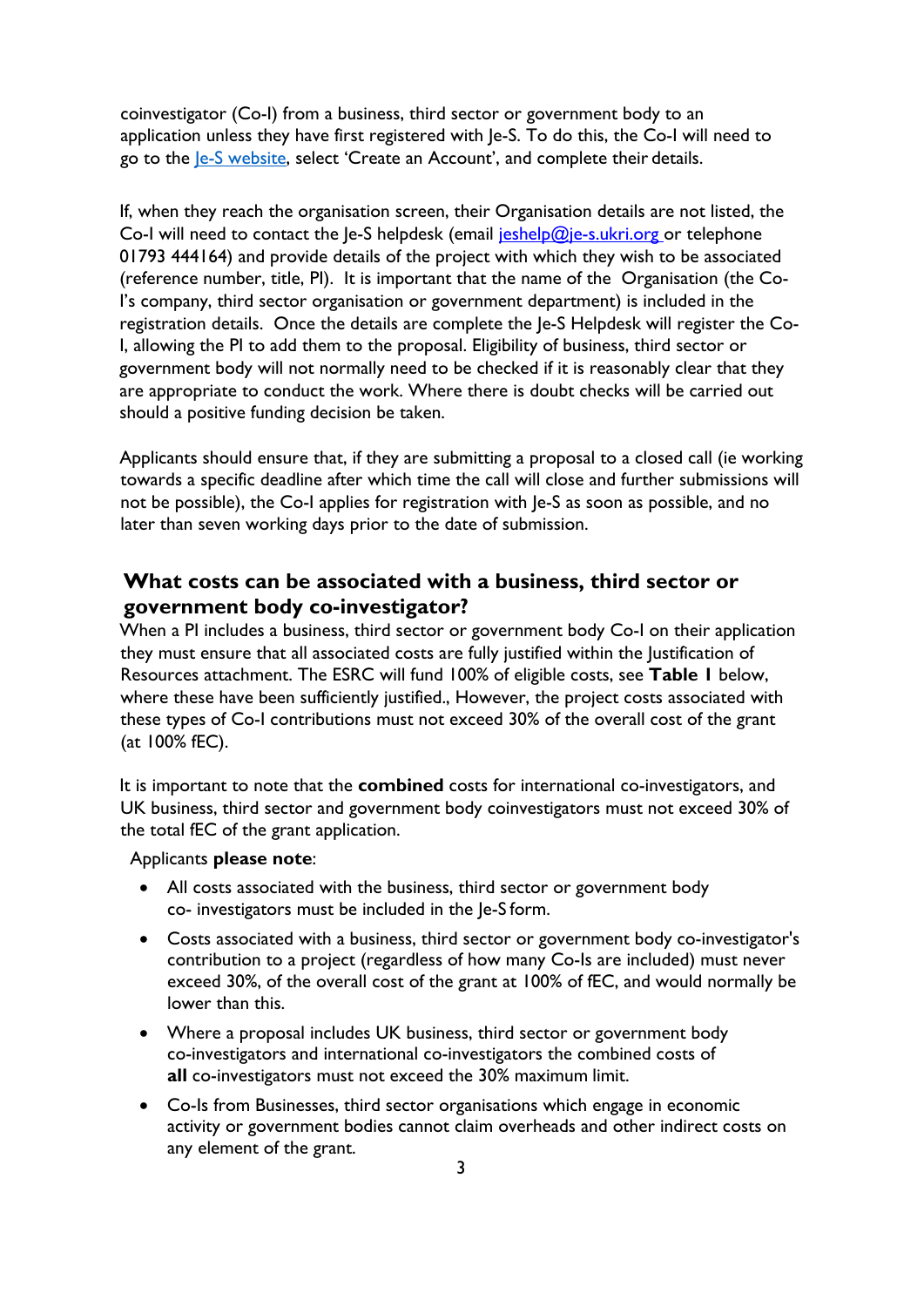- For business or third sector organisations which engage in economic activity the combined time commitment of all research staff for the duration of the project (this includes the Co-I, Researchers, RAs, Post- docs etc.) must not exceed the equivalent of 1 year FTE. No salary costs will be covered for co-investigators from government bodies.
- For third sector organisations which have provided satisfactory evidence that their organisation does not engage in economic activity there is no limit to research staff time commitment on a project. However, the Co-I costs associated to a project must never exceed 30% of the overall cost of the grant at 100% of fEC.
- Travel and subsistence costs will be allowable if appropriately justified for business, all third sector or government body co-investigators.
- Administrative support and fieldwork costs may be permissible, where appropriately justified, for third sector co-investigators and exceptionally for business co-investigators. Administrator salary costs and other staff related costs e.g. fieldwork, equipment or travel and subsistence should be entered in the 'Other DI' Section as exceptions and marked as Co-I costs.
- Virement between co-investigator costs and other directly incurred costs requires prior permission from ESRC and must not result in the co-investigator costs exceeding 30% of the overall cost of the grant.
- All costs associated with the business, third sector or government body coinvestigators will be assessed in the context of the proposal as a whole and the justification of support.
- Please see the table below for a summary of eligible costs,

## <span id="page-3-0"></span>**Table 1: Eligible costs for business, third sector and government body Co-Is**

|                                                    | <b>Business &amp;</b><br>third sector<br>which engage<br>in economic<br>activity* | <b>Third sector</b><br>which do not<br>engage in<br>economic<br>activity** | Government |
|----------------------------------------------------|-----------------------------------------------------------------------------------|----------------------------------------------------------------------------|------------|
| <b>Staff - Salary</b>                              | Yes                                                                               | Yes                                                                        | No         |
| Staff-<br><b>NI/Superann</b>                       | <b>No</b>                                                                         | Yes                                                                        | No         |
| <b>Total Research</b><br><b>Staff - FTE Limits</b> | I year FTE                                                                        | No FTE limit                                                               | No.        |
| T&S                                                | Yes<br>Yes                                                                        |                                                                            | Yes        |
| <b>Other</b><br><b>Direct Costs</b>                | <b>No</b>                                                                         | Yes                                                                        | No         |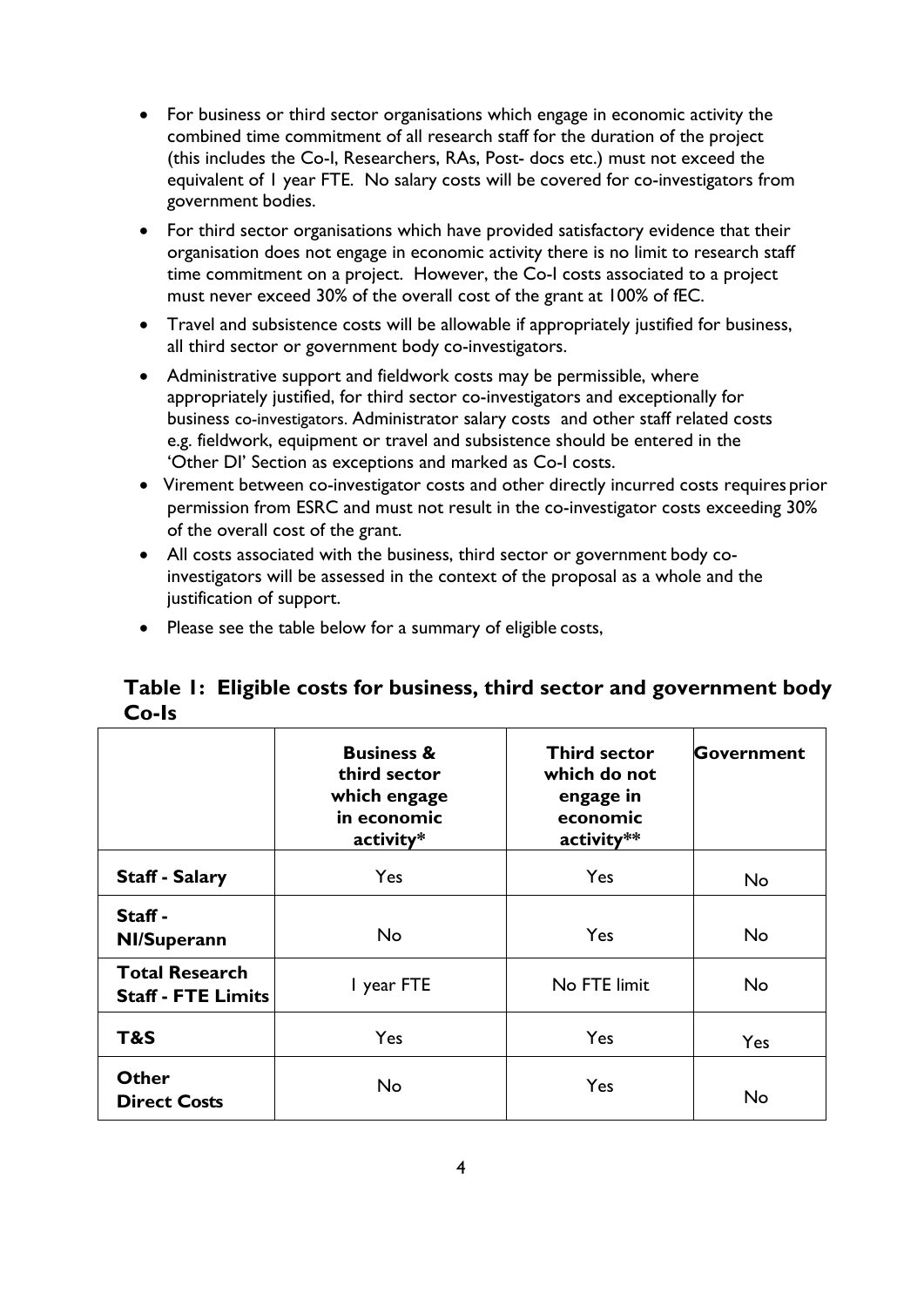| <b>Overheads</b>         | No                                                     | Yes | No |
|--------------------------|--------------------------------------------------------|-----|----|
| <b>Rules/Constraints</b> | Costs must be less than 30% of total application costs |     |    |

- **\*** Proposals which include co-investigators from the UK business sector or from third sector organisations that engage in economic activity must ensure that the involvement of these organisations complies with the UK Subsidy Control Framework.
- **\*\*** Proposals which include co-investigators from third sector organisations that are deemed not to engage in economic activity must provide evidence of this status in the Justification of Resources section of the proposal form.

#### <span id="page-4-0"></span>**How do I show costs on the Je-S application form?**

When completing the Je-S application form, the PI must clearly show which costs will be incurred by UK research organisations and which will be incurred by Co-Investigators in the business, third sector or government body.

The budget limits on grant applications refer to the total cost of the research project - this is known as the Full Economic Costs (fEC). For UK Research Organisations the fEC cost is not the actual cash contribution paid by the ESRC. The actual cash contribution, known as the 'ESRC contribution', is 80% of the fEC. The ESRC will fund 100% of all eligible and justified costs relating to business, third sector or government body co-investigators.

Co-Investigator salary costs should be entered via the 'Co- Investigator' section and marked as 'Exception' to identify that these should be paid at 100 per cent. Detailed instructions of how to complete the Co-Investigator section in Je-S is at **Annex A.**

Other Research Staff costs related to the Co-Investigator organisation should be entered on the Je-S application under Staff – Researcher and marked as an 'Exception' cost.

Other Co-I related costs whether, fieldwork, equipment or travel and subsistence should be entered in the 'Other DI' Section as exceptions and marked as Co-I costs.

Applicants are reminded that the costs for business, third sector or government body coinvestigators (regardless of the number) must not exceed 30% of the full 100% fEC cost of the grant.

It is essential that all UK and business, third sector or government body organisations involved in the grant proposal are named in the application form (this does not mean that they will necessarily need to be registered on Je-S unless they are the research organisation of the principal investigators or the partnering organisations of the coinvestigators).

For all costs included in your application a statement justifying the resources requested to undertake the research project is required. Where you do not provide sufficient justification for any item it is likely to be cut from any award made. All costs must be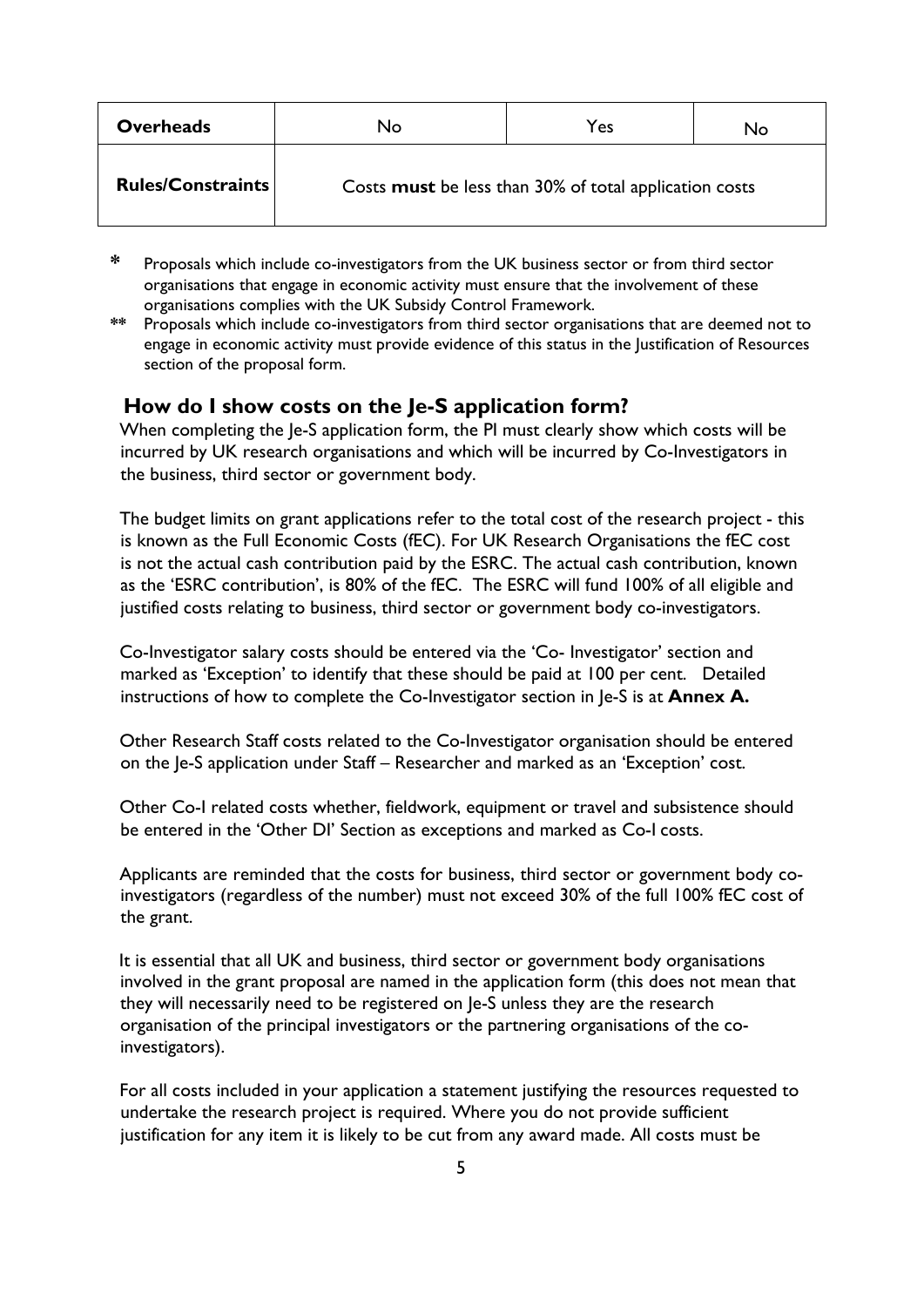<span id="page-5-0"></span>entered in pounds sterling (£).

## **Can business, third sector and government partners be included under the heading of consultants rather than co-investigators?**

In principle, the answer is yes. However, inclusion of consultants would be expected to be subject to competitive purchasing requirements.

## <span id="page-5-1"></span>**How will funds associated with a business, third sector and government co-investigator be disbursed?**

Payments on all grants are made in arrears in accordance with a specific payment schedule, as agreed with the ESRC at the time the grant is awarded. In all cases, funds are transferred to the PI's Research Organisation in the first instance. It is then the responsibility of that institution to disburse funds to the business, third sector or government body. Particular attention should be paid in the Case for Support to the management and communication protocols in place to enable this to happen smoothly.

## <span id="page-5-2"></span>**Can a business, third sector or government collaborator be listed as a co-investigator if they have secured their own source of funding?**

Yes, they can be included as a co-investigator. Details of their organisation and funding source should be provided in the Justification of Resources.

## <span id="page-5-3"></span>**Can co-investigators be included in cross-council applications?**

In the case of cross-council schemes, each participating council will be consulted over the inclusion or exclusion of business, third sector or government body co-investigators. Please refer to the call specific guidance for further information.

Further information may be found in the **ESRC Research Funding Guide**.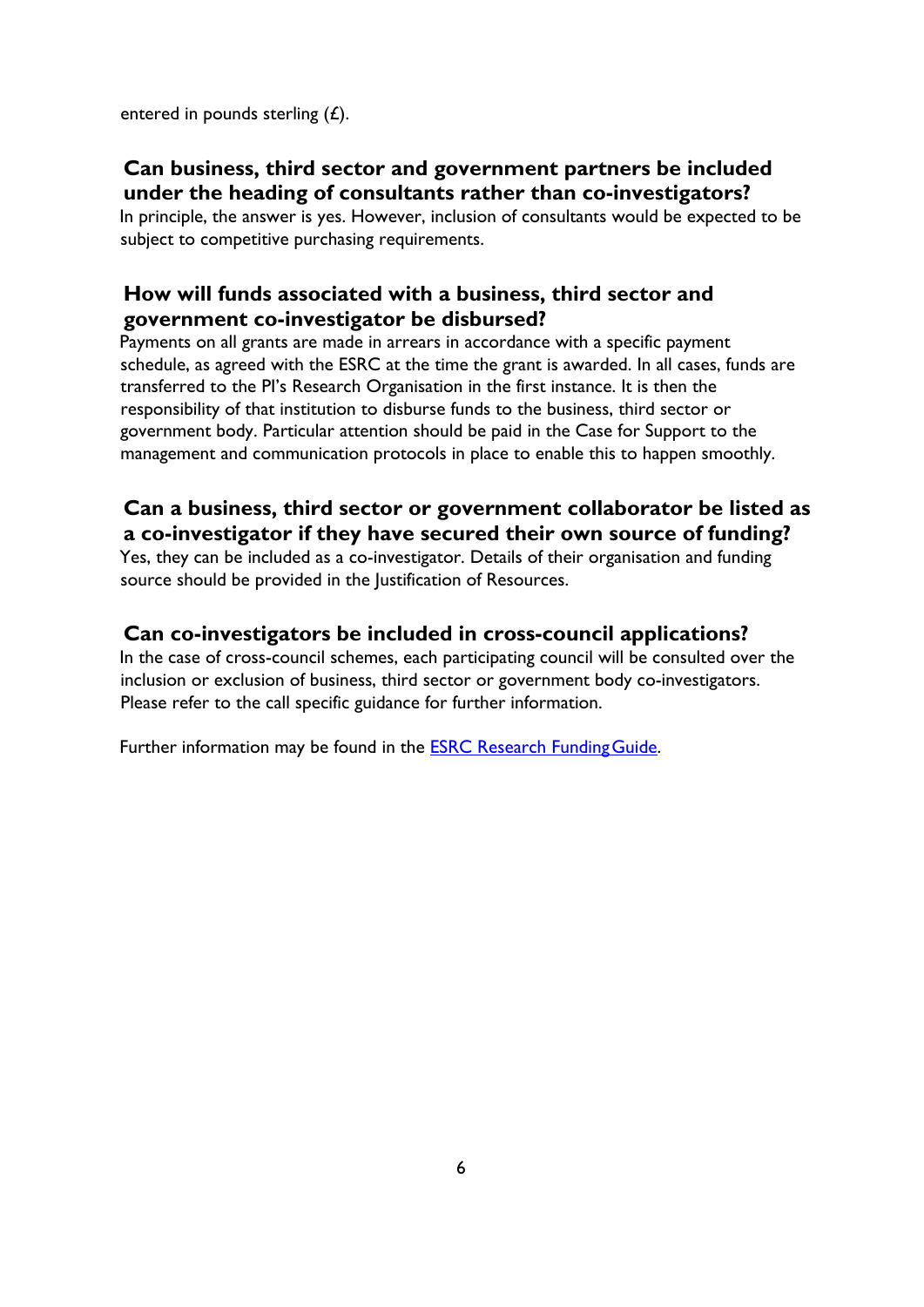#### **Business, third sector or Government Co-Investigator entry on Je-S**

When a Co-Investigator is added to the Je-S form, the cost type of that new entry defaults to 'Directly Allocated' cost type. For Business, third sector or Government Investigators the '**Exception'** cost type must be ticked. Costs under the Exceptions cost type are paid at 100% fEC. Please note that salaries cannot be claimed for government sector co-investigators



**The following details must be entered on Je-S for a Business or third sector Co-Investigator:**

| <b>Select Name</b>                                            | The co-investigator name and organisation from<br>the database. All applicants must have a Je-S<br>Account that allows them to be included within<br>the proposal as either PI, Co-I or Researcher<br>$Co-I$                                             |
|---------------------------------------------------------------|----------------------------------------------------------------------------------------------------------------------------------------------------------------------------------------------------------------------------------------------------------|
| Will the post outlast the<br>project                          | Answer should be 'Yes'                                                                                                                                                                                                                                   |
| <b>Total Number of Hours</b><br>to be worked on the<br>grant: | Maximum hours per year cannot exceed 1,650                                                                                                                                                                                                               |
| <b>Select Exception</b>                                       | The Exception option is applicable to business,<br>third sector and government co-investigators.<br>Salaries paid under the Exceptions cost type are<br>paid at 100% fEC. NOTE: salaries cannot be<br>claimed for government sector co-<br>investigators |